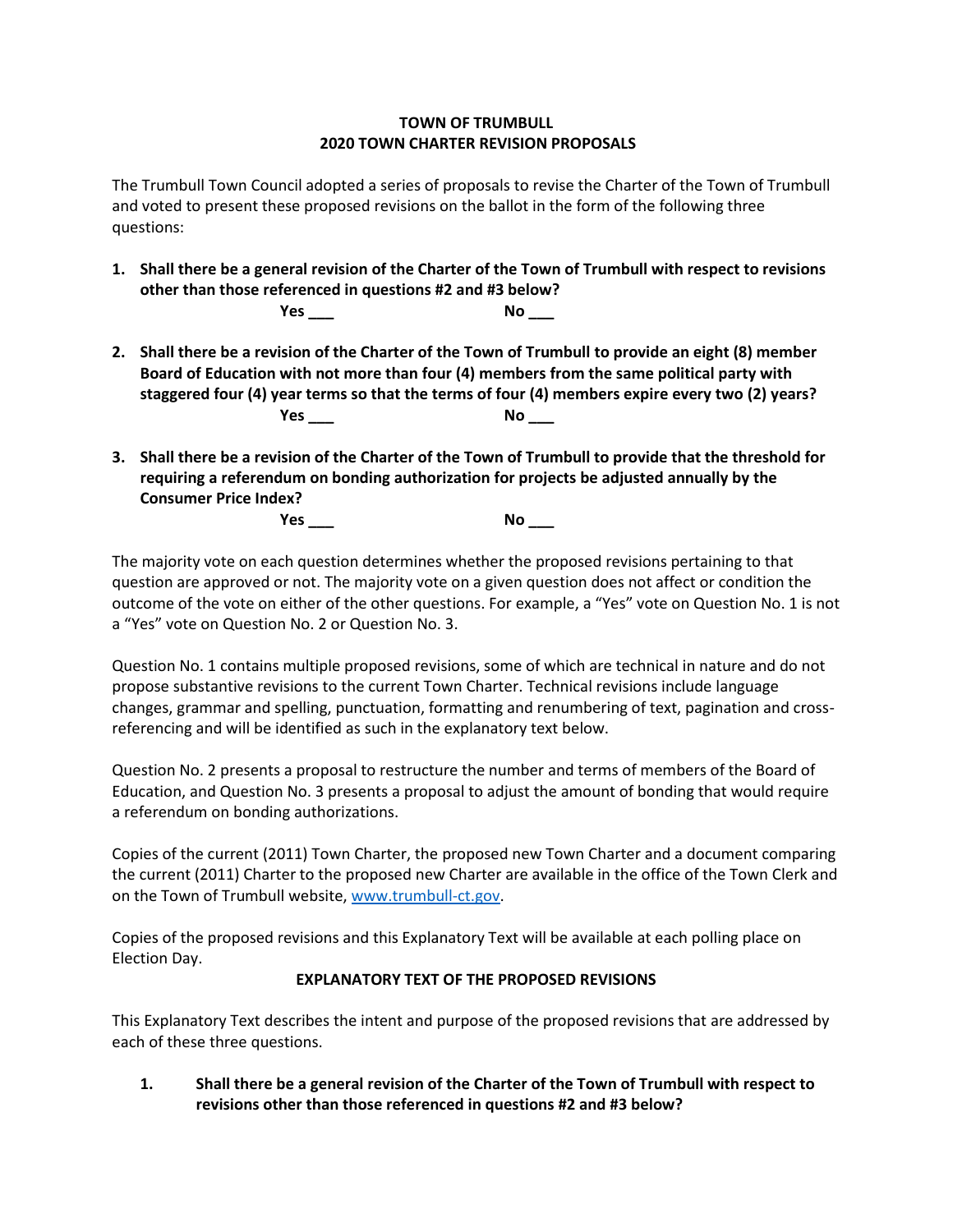The following proposed revisions are the general revisions of the Charter that are referred to in Question No. 1. Chapter and Section references are to the proposed Sections, except where noted. A "Yes" vote is a vote for the adoption of all of the following revisions. A "No" vote is a vote against the adoption of all of the following revisions, and to leave the following Chapters and Sections of the current Charter unchanged.

| <b>Chapter/Section</b>                             | <b>Intent and Purpose of Proposed Revision</b>                                                                                                                                                                                                                                                                                                                                                            |  |
|----------------------------------------------------|-----------------------------------------------------------------------------------------------------------------------------------------------------------------------------------------------------------------------------------------------------------------------------------------------------------------------------------------------------------------------------------------------------------|--|
| <b>Chapter I. Incorporation and General Powers</b> |                                                                                                                                                                                                                                                                                                                                                                                                           |  |
| Chapter I, Section 4B                              | The current Charter defines all references to "day(s)", unless otherwise specified, to<br>mean business days. The proposed revision defines "business days" as any date that<br>the Town Clerk's Office is open Monday through Friday and provides that all<br>references to "day(s)" in Chapter II of the Charter are calendar days.                                                                     |  |
| <b>Chapter II. Legislative Branch</b>              |                                                                                                                                                                                                                                                                                                                                                                                                           |  |
| Chapter II, Section 1                              | The proposed revision is technical in nature.                                                                                                                                                                                                                                                                                                                                                             |  |
| Chapter II, Section 2                              | The proposed change provides that the number of voting districts may be changed<br>by a two-thirds vote of the Town Council, and the district boundaries may be<br>changed by a majority vote of the Council. Voting districts must contain substantially<br>equal population.                                                                                                                            |  |
| Chapter II, Section 5A                             | The proposed change adds the requirement of posting Town Council meeting<br>notices, including the agenda, on the Town website.                                                                                                                                                                                                                                                                           |  |
| Chapter II, Section 5B                             | The proposed change brings the Charter in line with the Freedom of Information Act<br>and adds "non-privileged" language to clarify that privileged documents, such as<br>those to be discussed in executive session, need not be posted. It also clarifies that<br>minutes of all meetings must be posted on the town's website by the end of the 7th<br>calendar day following the date of the meeting. |  |
| Chapter II, Section 6                              | The proposed change eliminates the waiting period for appointments to become<br>effective in order to fill boards, commissions and committees more quickly. The<br>appointments will become effective upon posting of notice on the town website.                                                                                                                                                         |  |
| Chapter II, Section 7                              | The proposed change revises the name of the section since it only deals with<br>Legislation, not appointments.                                                                                                                                                                                                                                                                                            |  |
| Chapter II, Section 8                              | The proposed change provides for posting of adopted legislation on the town<br>website in addition to publication in the newspaper.                                                                                                                                                                                                                                                                       |  |
| <b>Chapter III. Executive Branch</b>               |                                                                                                                                                                                                                                                                                                                                                                                                           |  |
| Chapter III, Section 2C                            | The proposed revision specifies that "days" are calendar days.                                                                                                                                                                                                                                                                                                                                            |  |
| Chapter III, Section 3                             | The proposed revision provides a clear and unambiguous process for both the<br>temporary and permanent succession of a First Selectman.                                                                                                                                                                                                                                                                   |  |
| Chapter III, Section 6B                            | The proposed revision specifies that "days" are calendar days.                                                                                                                                                                                                                                                                                                                                            |  |
| Chapter III, Section 6G                            | The proposed revision deletes items that are in the town Purchasing Policy and<br>ensures that future editions of document will include, at a minimum, multiple bids                                                                                                                                                                                                                                      |  |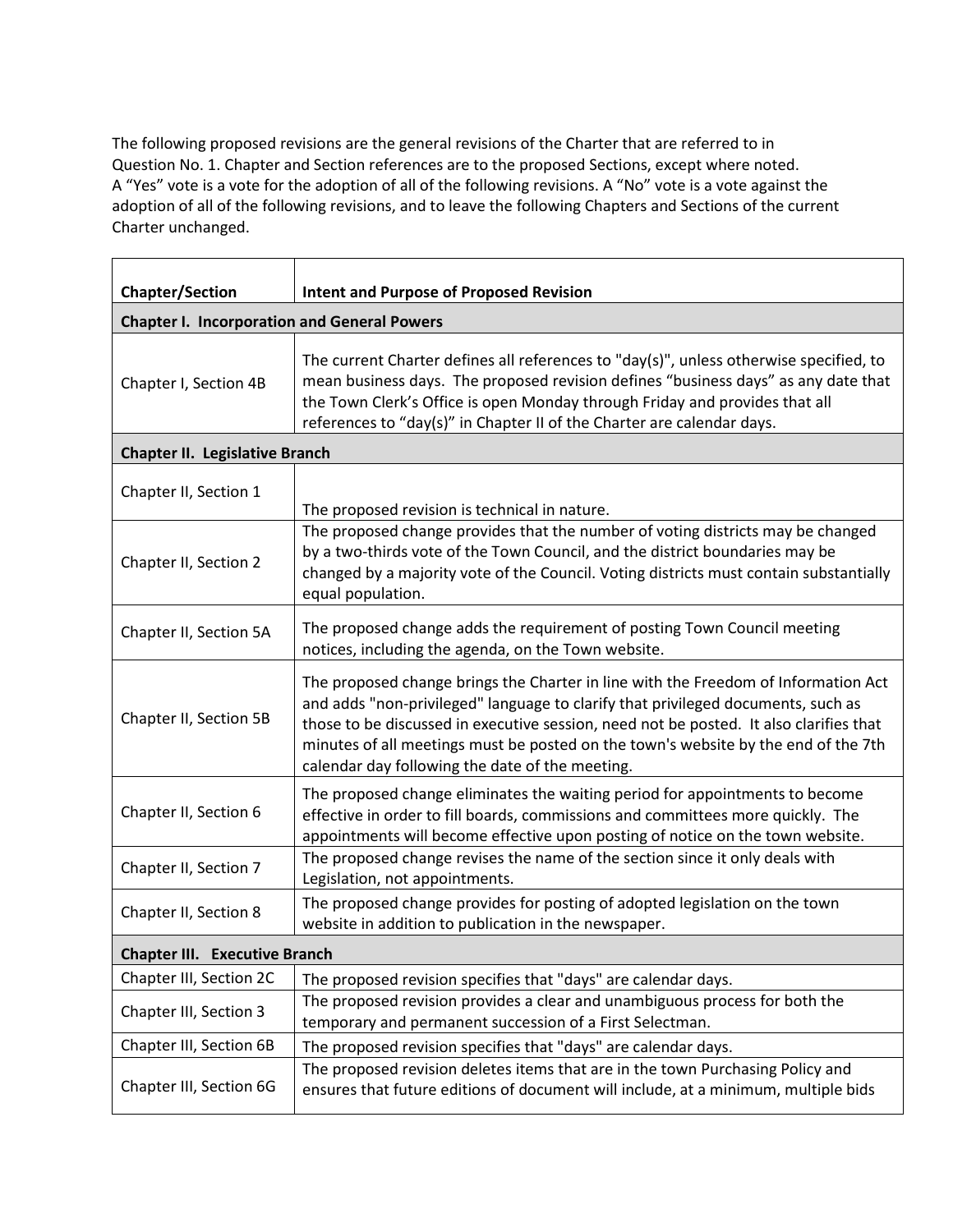|                                                                                                                               | and competitive sealed bidding at such thresholds as may be adopted by the Town<br>Council. In addition, the revision clarifies that purchasing contracts may not be                                                                                                                                                                                                   |  |
|-------------------------------------------------------------------------------------------------------------------------------|------------------------------------------------------------------------------------------------------------------------------------------------------------------------------------------------------------------------------------------------------------------------------------------------------------------------------------------------------------------------|--|
|                                                                                                                               | signed between the election and installation of new town officers unless authorized<br>by two-thirds of the Town Council present and voting.                                                                                                                                                                                                                           |  |
| Chapter III, Section 12B                                                                                                      | The proposed revision specifies that "days" are calendar days.                                                                                                                                                                                                                                                                                                         |  |
| Chapter III, Section 15                                                                                                       | The proposed revision brings the charter into conformity with actual practice in<br>Trumbull, other area communities and state statute concerning bonding of Town<br>employees.                                                                                                                                                                                        |  |
| <b>Chapter IV. Adopting the Annual Budget</b>                                                                                 |                                                                                                                                                                                                                                                                                                                                                                        |  |
| Chapter IV, Section 2B                                                                                                        | The proposed revision specifies that "days" are calendar days.                                                                                                                                                                                                                                                                                                         |  |
| Chapter IV, Section 3A                                                                                                        | The proposed revision specifies that "days" are calendar days.                                                                                                                                                                                                                                                                                                         |  |
| Chapter V. Appropriations from the General Fund and the Capital and Nonrecurring Fund During the Course<br>of the Fiscal Year |                                                                                                                                                                                                                                                                                                                                                                        |  |
| Chapter V, Section 2C                                                                                                         | The proposed revision specifies that "days" are calendar days.                                                                                                                                                                                                                                                                                                         |  |
| Chapter V, Section 2D                                                                                                         | The proposed revision updates the threshold for Town Council review of Board of<br>Finance actions since the dollar amounts have not been changed since 1981.                                                                                                                                                                                                          |  |
| Chapter V, Section 2E                                                                                                         | The proposed revision specifies that "days" are calendar days.                                                                                                                                                                                                                                                                                                         |  |
| <b>Chapter VI. Bond Issues</b>                                                                                                |                                                                                                                                                                                                                                                                                                                                                                        |  |
| Chapter VI                                                                                                                    | The proposed revision specifies that "days" are calendar days.                                                                                                                                                                                                                                                                                                         |  |
| <b>Chapter VII. Boards and Commissions</b>                                                                                    |                                                                                                                                                                                                                                                                                                                                                                        |  |
| Chapter VII, Section 4B                                                                                                       | The proposed revision specifies that "days" are calendar days.                                                                                                                                                                                                                                                                                                         |  |
| Chapter VII, Section 8A                                                                                                       | The proposed revision brings the charter into compliance with state statute<br>regarding the number of members on the Police Commission.                                                                                                                                                                                                                               |  |
| Chapter VII, Section<br>11E                                                                                                   | The proposed revision clarifies that gifts to the Parks & Recreation Department may<br>be accepted for recreation purposes in addition to park purposes.                                                                                                                                                                                                               |  |
| Chapter VII, Section 17                                                                                                       | The proposed changes clarify who the Ethics Code applies to, adds reference to<br>applicable state statute, and brings into conformance with FOI which does not allow<br>for private hearings.                                                                                                                                                                         |  |
| Chapter VII, Section 21                                                                                                       | The proposed revision creates the Commission on Aging to address the needs of the<br>senior population of Trumbull. This commission would replace the Senior Citizens<br>Commission, which is not included in the current charter.                                                                                                                                     |  |
| Chapter VII, Section 22                                                                                                       | The proposed revision reinstitutes a Youth Commission to the Charter to address the<br>needs of Trumbull's youth.                                                                                                                                                                                                                                                      |  |
| Chapter VII, Section<br>25D (current Section<br>23)                                                                           | The proposed change provides a mechanism for removal of an appointed, but not<br>elected, member of a board, commission, or committee when that member does not<br>meet a minimum attendance standard. Removal is discretionary and not mandatory<br>to account for potential issues such as illness or other hardship of a member. The<br>section is also renumbered. |  |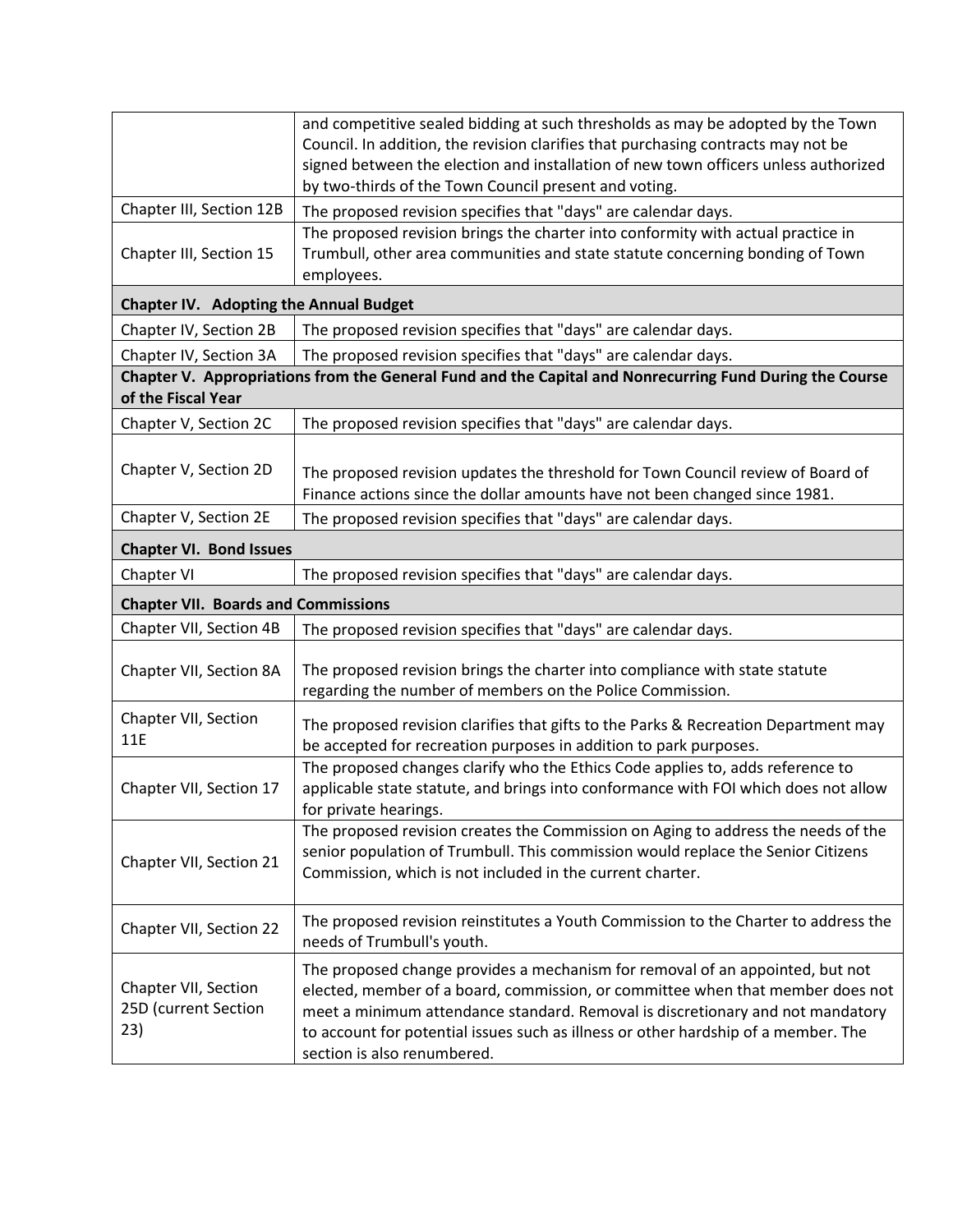| Chapter VII, Section 26<br>(current Section 24)      | The proposed revision clarifies that all boards, commissions and committees must<br>follow posting requirements for meetings as specified in Chapter II, Section 5B. The<br>section is also renumbered.                                                                                                                                                                                                                                                                                                  |  |
|------------------------------------------------------|----------------------------------------------------------------------------------------------------------------------------------------------------------------------------------------------------------------------------------------------------------------------------------------------------------------------------------------------------------------------------------------------------------------------------------------------------------------------------------------------------------|--|
| <b>Chapter VIII.</b><br><b>Electoral Process</b>     |                                                                                                                                                                                                                                                                                                                                                                                                                                                                                                          |  |
| Chapter VIII, Section 4                              | The proposed revision changes the title of this section from "Majority Limitation" to<br>"Minority Representation" to conform to the statute it references, Section 9-167 of<br>the General Statutes. In addition, the revision clarifies that the numbers of nominees<br>and candidates voters can vote for under the requirements of this section are not<br>intended to be in conflict with the General Statutes or other sections of the charter<br>which deal with nominating and voting processes. |  |
| Chapter VIII, Section 5                              | The proposed revision provides for posting of board or commission vacancies on the<br>town website, thereby providing a fairer process for the public. The section is also<br>reorganized for clarity.                                                                                                                                                                                                                                                                                                   |  |
| Chapter VIII, Section 6C                             | The proposed revision specifies that "days" are calendar days.                                                                                                                                                                                                                                                                                                                                                                                                                                           |  |
| Chapter VIII, Section 7B                             | The proposed revision specifies that "days" are calendar days.                                                                                                                                                                                                                                                                                                                                                                                                                                           |  |
| Chapter VIII, Section 7D                             | The proposed revisions are designed to remove confusion caused by use of the<br>terms "voting machine" and "ballot labels".                                                                                                                                                                                                                                                                                                                                                                              |  |
| Chapter VIII, Section 7F                             | The proposed revision clarifies the timing of post-referendum actions so that days<br>are counted from the date the vote is certified.                                                                                                                                                                                                                                                                                                                                                                   |  |
| Chapter VIII Section 7H                              | The proposed revision adds posting of referendum questions on the town website in<br>addition to publication in the newspaper.                                                                                                                                                                                                                                                                                                                                                                           |  |
| Chapter VIII, Section 7I                             | The proposed revision specifies that "days" are calendar days.                                                                                                                                                                                                                                                                                                                                                                                                                                           |  |
| Chapter VIII, Section 8B                             | The proposed revision specifies that "days" are calendar days.                                                                                                                                                                                                                                                                                                                                                                                                                                           |  |
| Chapter VIII, Section 8D                             | The proposed revisions are designed to remove confusion caused by use of the<br>terms "voting machine" and "ballot labels".                                                                                                                                                                                                                                                                                                                                                                              |  |
| Chapter VIII, Section<br>9C-E                        | The proposed revisions provide a procedural framework to guide the town in holding<br>a referendum on bonding projects over \$15 million.                                                                                                                                                                                                                                                                                                                                                                |  |
| Chapter VIII, Section 10                             | The proposed revision removes the last sentence of the section because state<br>statute covers the issue of deputy registrars.                                                                                                                                                                                                                                                                                                                                                                           |  |
| <b>Chapter IX.</b> Adoption and Amendment Procedures |                                                                                                                                                                                                                                                                                                                                                                                                                                                                                                          |  |
| Chapter IX, Section 7                                | The proposed revision refers to the date the revisions are being submitted to voters<br>November 3, 2020) and the effective date if the revisions are approved (December 1,<br>2020).                                                                                                                                                                                                                                                                                                                    |  |

**2. Shall there be a revision of the Charter of the Town of Trumbull to provide an eight (8) member Board of Education with not more than four (4) members from the same political party with staggered four (4) year terms so that the terms of four (4) members expire every two (2) years?**

\_\_\_\_\_\_\_\_\_\_\_\_\_\_\_\_\_\_\_\_\_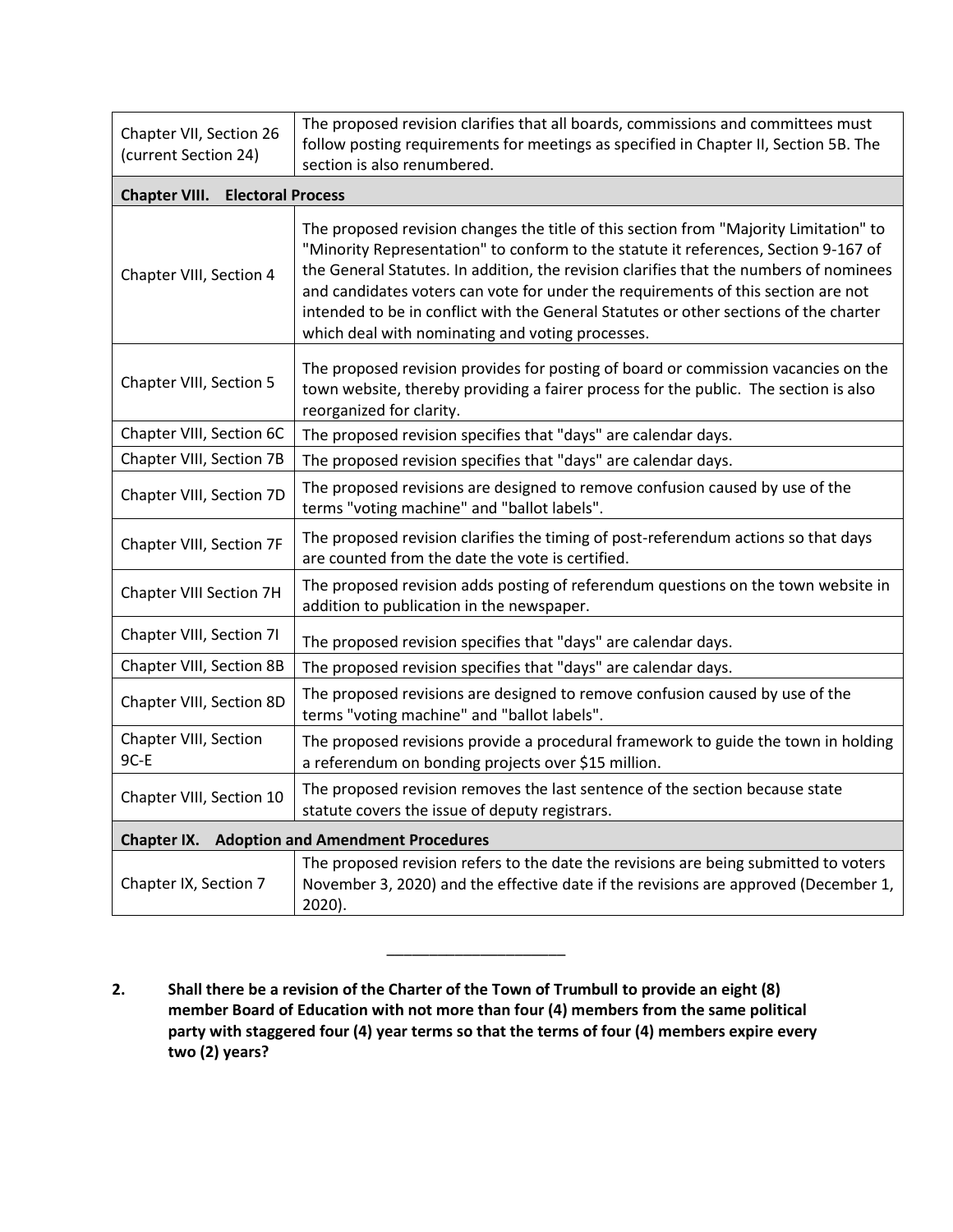The intent and purpose of these proposed revisions are several fold: first, to increase the size of the Board of Education due to the heavy workload taken on by board members; second, to return the board to an even number of members from each party to create a less political environment; and finally, to return to four-year terms (staggered) to provide greater continuity and institutional memory which will benefit our educational system.

A "Yes" vote is a vote for the adoption of this proposal. A "No" vote is a vote against the proposal.

The proposed revision appears in Section 3 of Chapter VII, which reads as follows:

## **Section 3. Board of Education.**

A. *Composition and Election.* The Board of Education shall continue as established, subject to and pursuant to the General Statutes, consisting of seven (7) members, each of whom shall be elected for a two (2) year term. Commencing with the 2021 election, the Board of Education shall be composed of eight (8) members.

Each political party may nominate candidates for election as members of the Board of Education as provided in Section 9-204a of the General Statutes, provided however that not more than one-half (1/2) of the total membership shall be registered with the same political party.

In the 2021 election, four (4) members shall be elected for a two (2) year term. Not more than one-half (1/2) of those members elected shall be registered with the same political party. In the 2021 election, four (4) members shall be elected for a four (4) year term. Not more than one-half (1/2) of those members elected shall be registered with the same political party.

Commencing with the 2023 election, all members shall be elected for a four (4) year term.

B. *Powers and Duties.* The Board of Education shall have all of the powers and duties conferred or imposed by the General Statutes on Boards of Education.

**3. Shall there be a revision of the Charter of the Town of Trumbull to provide that the threshold for requiring a referendum on bonding authorization for projects be adjusted annually by the Consumer Price Index?** 

\_\_\_\_\_\_\_\_\_\_\_\_\_\_\_\_\_\_\_\_\_\_\_\_

This section was added in the 2011 charter revision, and requires a referendum vote on all debt taken out exceeding \$15 million. However, the \$15 million threshold amount was not indexed for inflation and has already become outdated. A provision for adjusting for inflation to respond to changes in economic conditions over time was added.

A "Yes" vote is a vote for the adoption of this proposal. A "No" vote is a vote against the proposal.

The proposed revision appears in Section 9B of Chapter VIII, which reads as follows:

## **Section 9. Bonded Debt.**